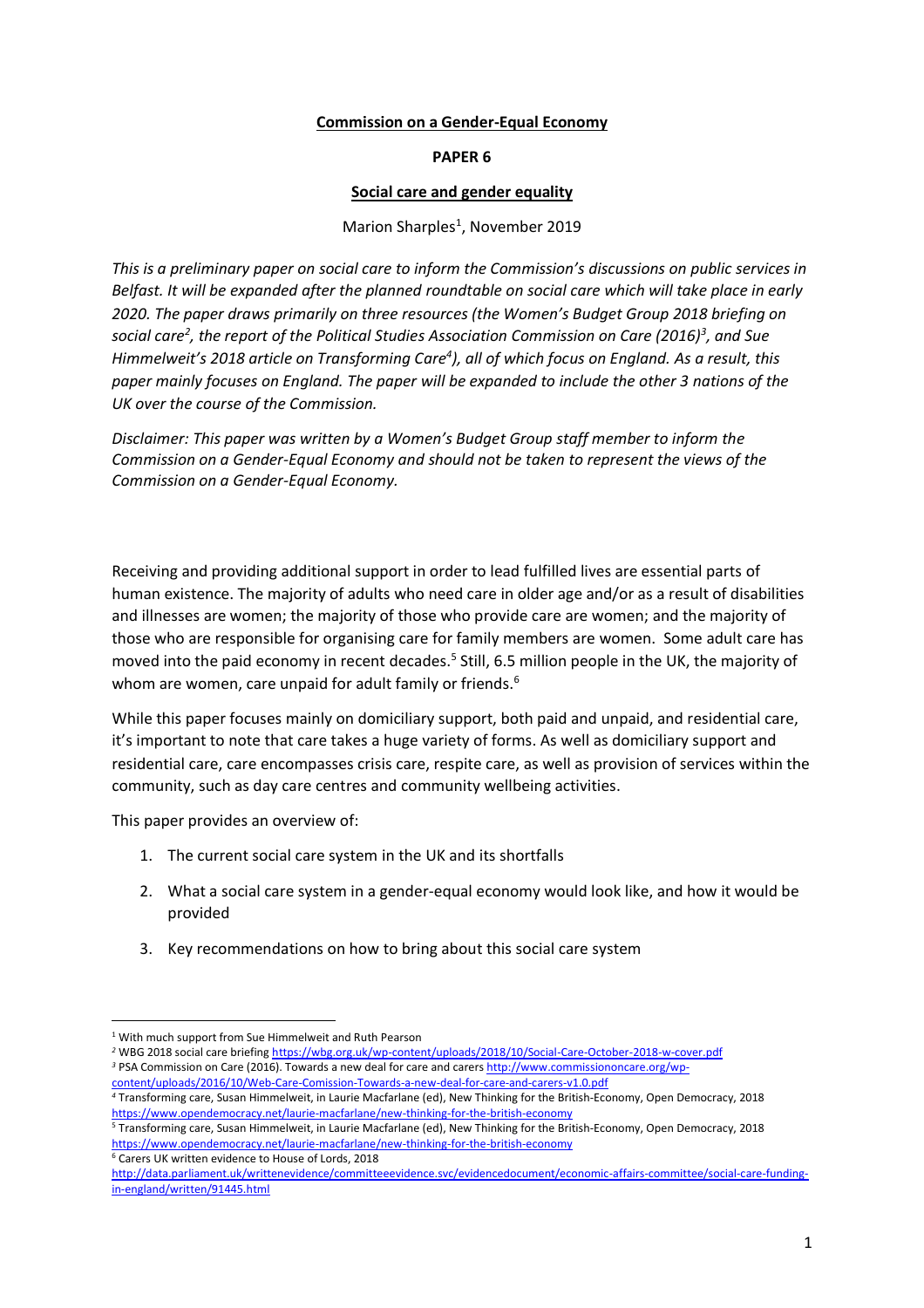# **1. The current social care system**

Unlike the health care provided by the National Health Service, "social" care is not generally free at the point of use across the UK. While provision and funding varies across the four nations of the UK, determining whether a person is eligible for any help with their care, whether free or subsidised, is done by the local authority (or Health and Social Care Trust in Northern Ireland).

This section details different aspects of the current social care system.

# **Funding**

The supply of state-funded care is decreasing, while the demand for care is increasing. This is what has led many to recognise the current situation as a crisis. Since 2010, local authorities across all parts of the UK have had their income from central government slashed, and spending on adult social care has fallen too (see chart below for the pattern in England, Scotland and Wales).



# Spend per person on adult social care

Even just to return to the levels of provision in 2009/10, when social care was already widely seen as underfunded, spending in 2017/8 would have had to increase from £17.9bn to £24.3bn, a rise of 36%. To get to this level of provision in 2021/22 would require spending to rise to £27bn, and to £38.7bn by 2030/31, in today's prices, a funding gap of £8bn and £15bn respectively**.** 7

<sup>7</sup> Watt, T. Varrow, M. Roberts, A. and Charlesworth., A. (2018) Social care funding options: How much and where from? <https://bit.ly/2EtdNwn> , in WBG 2018 social care briefing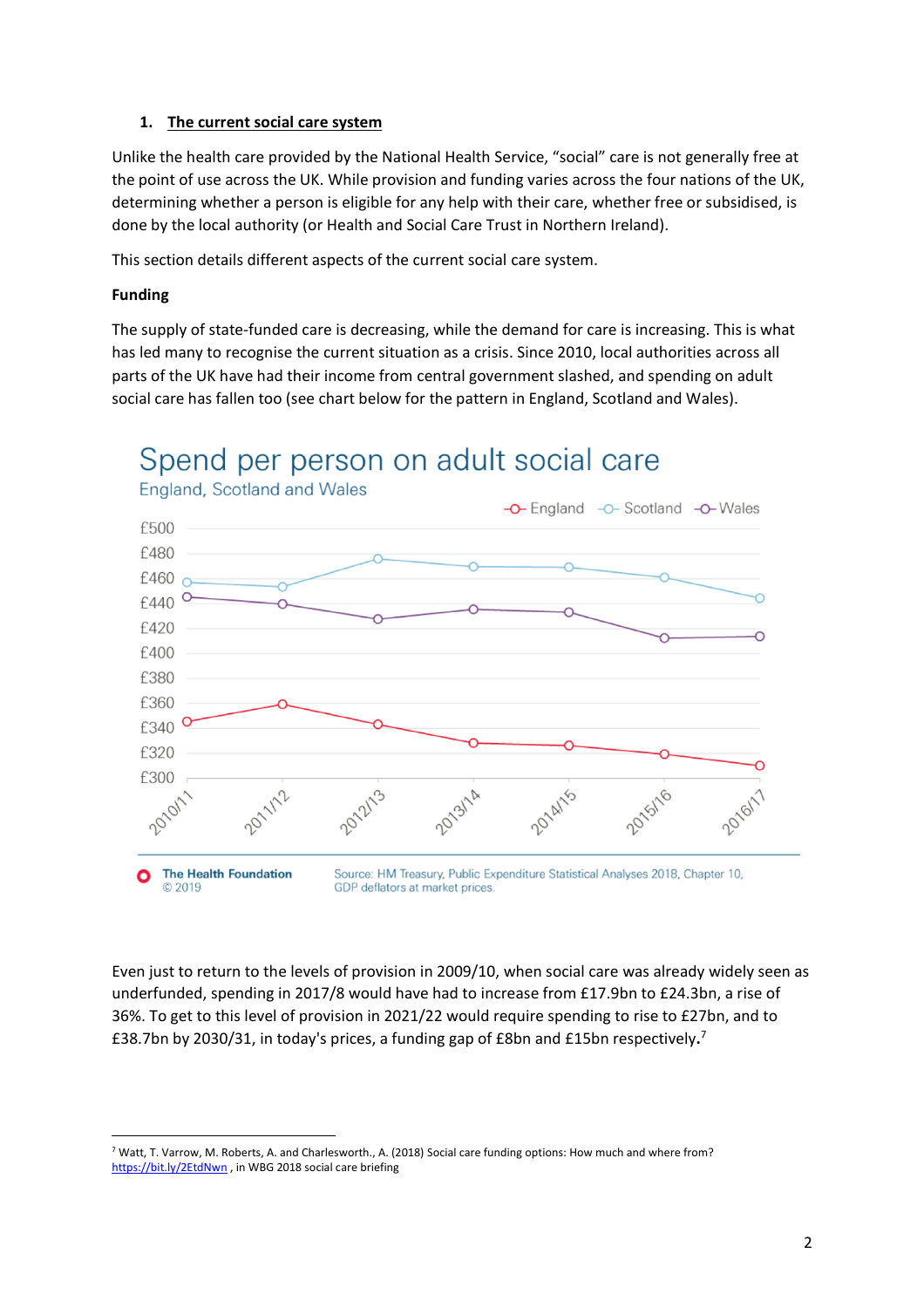Across the UK, the number of people who are able to access help with their care is falling, leading to a growing population of people with unmet care needs. Due to government-imposed fiscal constraints, only people with the most severe and acute care needs are qualifying for any support.<sup>8</sup>

The government's plans for local authorities to depend less on funding from central government and more on local business rates will result in large disparities between richer and poorer areas. This may result in the poorest local authorities having to charge the highest rates of council tax (if they are allowed to), even though their residents are least likely to be able to afford this.<sup>9</sup>

The appropriate mode of financing social care is deeply contested politically, with a range of models of co-financing between the state and the individual being put forward by different experts and stakeholders.<sup>10</sup> Accordingly, there has been an ongoing debate within successive governments in Westminster about the financing of care – not just in terms of national funding versus local authority funding, but also the question of an individual's contribution to care costs. The current state of play differs across the UK: in Scotland, personal care (help washing and dressing or preparing meals but not housework, laundry or shopping) is available free of charge to over-65s and all adults with disabilities or degenerative conditions, regardless of income and personal assets. In England and Northern Ireland, only those with assets of less than £23,250 receive support from the state to meet their costs at the moment (except the over-75s with acute needs in Northern Ireland, who are entitled to free personal care). In Wales, this asset limit is £24,000, but the cost of home care that an individual pays is capped (currently, at £90 per week).

#### **Unmet needs**

The current social care system is a flawed, inflexible, and vastly underfunded patchwork of services, which is a far cry from a supportive, personalised system which increases people's capabilities, sense of self, and ability to flourish as humans and community members.

Even when we lower the bar, however, and judge the care system against the lower objective of providing people with the most basic care needed to get from day to day, it scores extremely badly. In 2018, Age UK found that the number of older people who don't get the care and support they need to carry out 'activities of daily living' such as getting out of bed, going to the toilet, washing and getting dressed, rose to a record high of 1.4 million. This is an increase of almost 20 per cent in two years.**<sup>11</sup>**

The PSA Commission on Care found that care recipients 'often do not get what they need – and yet must be grateful for what they do get', given that there are so many people in need of care who do not receive any support at all. Further, care services have often failed to respond appropriately to people of ethnic minorities in need of care, for example failing to take into consideration that Black, Asian and Minority Ethnic people are less likely speak English as a first language, and are less likely to have the savings or inherited wealth needed to cover care costs. Similar failings were observed were made with regard to older LGBTQI people. <sup>12</sup>

<sup>8</sup> PSA Care Commission

<sup>9</sup> Communities and Local Government Select Committee (March 2017) *Adult Social Care* [\(http://bit.ly/2jsjaCa\)](http://bit.ly/2jsjaCa) (p.1), in WBG 2018 Social Care briefing

<sup>10</sup> House of Commons Library, Briefing Paper No CBP07903, 3 October 2019

**<sup>11</sup>**  [https://www.ageuk.org.uk/latest-press/articles/2018/july-2018/new-analysis-shows-number-of-older-people-with-unmet-care-needs](https://www.ageuk.org.uk/latest-press/articles/2018/july-2018/new-analysis-shows-number-of-older-people-with-unmet-care-needs-soars-to-record-high/)oars-to-record-high/

<sup>&</sup>lt;sup>12</sup> PSA Care Commission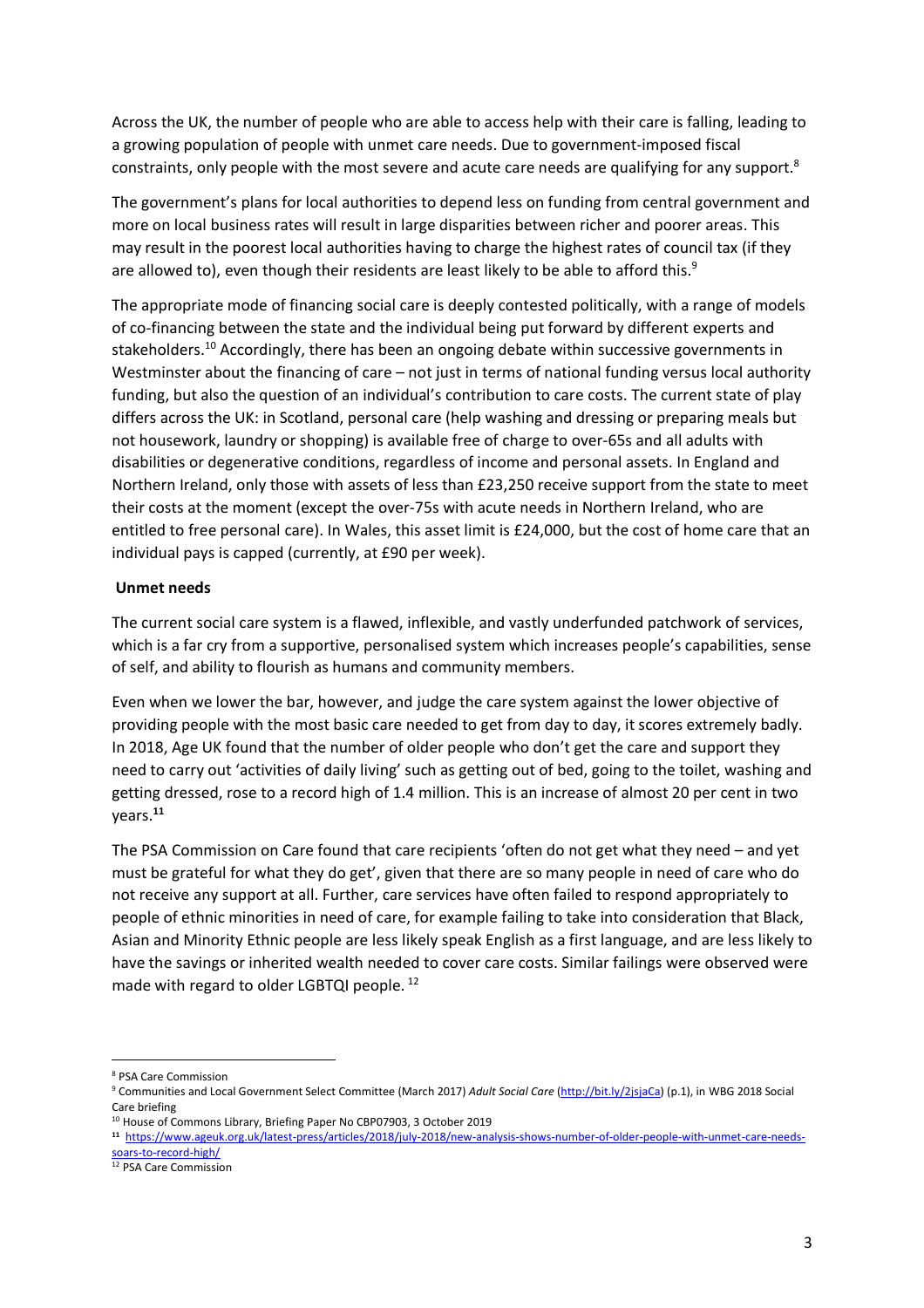In residential care, the picture is no better: In 2017, an ADSS survey of 105 English councils showed that over half of councils had found it difficult or very difficult to get a place in a nursing home, a fifth had found it difficult or very difficult to get a place in a residential home and 46% had struggled to get homecare. Nearly two-thirds had experienced provider closure and 90% had quality concerns.<sup>13</sup> Why is this? Many residential care providers claim they cannot provide places for the amount they are paid per resident, and have to cross-subsidise from people paying their own fees (which is generally only possible in more affluent areas). However, others claim that care providers are 'milking the market', demanding high returns for a business that is very low-risk.<sup>14</sup> Indeed, many care homes are owned by hedge funds that extract a large profit indirectly through fees and rents paid to other companies under the same ownership.<sup>15</sup>

# **The marketisation of care provision**

Most social care is now provided through the private sector, and people either pay for care directly, or local authorities pay the private providers on behalf of the care recipient, if they qualify for state support. The private sector model is supposed to increase consumer choice, and through competition, increase quality of service provision and keep costs low. But in many cases, these conditions for consumer sovereignty are often not met, because care is not the sort of good for which market provision works. Firstly, because continuity of care is important, particularly in residential care, people are less likely to switch providers often, which means the motive for care providers to keep quality high is reduced.<sup>16</sup> Secondly, information about care options is hard to obtain – not least because decisions about care are often made at short notice and under pressure: 'the same frailty and dependence that creates the need for care may limit consumer sovereignty'.<sup>17</sup> Further, because a key element of care is its relational quality, it is hard to assess the quality of care provided without experiencing it, so there is only so much knowledge that can be gained from precare 'information'.

Thirdly, in terms of keeping costs low, because most of the costs of care provision comprise staff wages, so competition only lowers costs if staff numbers are cut, or less well-trained or wellqualified staff are employed – both of which tend to reduce quality. For example, because of this pressure to keep staff costs low, domiciliary care workers are under pressure to be as 'productive' as possible by maximising the number of care recipients they support. This means they are unable to fully engage with the relational aspect of their work, instead rushing from brief appointment to brief appointment (often at their own cost – travel between appointments is frequently not covered by employers) and being forced to focus on the most 'quantifiable' part of their job, e.g. ensuring a person is washed/dressed/has taken medication.

Finally, the care system is extremely complex, often with multiple layers of procedures, such as needs assessments, means-testing, weighing up residential care versus home care, the distinctions between home care and home help, and so on. Navigating the system places a high administrative

<sup>13</sup> ADASS (2017) *Autumn Short Survey of Directors of Adult Social Services* [\(http://bit.ly/2mvr4vL\)](http://bit.ly/2mvr4vL) <sup>14</sup> CRESC Public Interest Report (2016). Where does the money go? Financialised chains and the crisis in residential care [http://hummedia.manchester.ac.uk/institutes/cresc/research/WDTMG%20FINAL%20-01-3-2016.pdf](http://hummedia.manchester.ac.uk/institutes/cresc/research/WDTMG%2520FINAL%2520-01-3-2016.pdf)

<sup>15</sup> <https://www.theguardian.com/society/2019/nov/07/care-home-operators-accused-of-extracting-disguised-profits>

<sup>&</sup>lt;sup>16</sup> Brennan et al. (2012). The marketisation of care: Rationales and consequences in Nordic and liberal care regimes. Journal of European Social Policy 22(4): 379.

<sup>&</sup>lt;sup>17</sup> Eika, K. (2009) 'The Challenge of Obtaining Quality Care: Limited Consumer Sovereignty in Human Services', Feminist Economics 15(1): 113–37, in Brennan et al. (2012). The marketisation of care: Rationales and consequences in Nordic and liberal care regimes. Journal of European Social Policy 22(4): 379.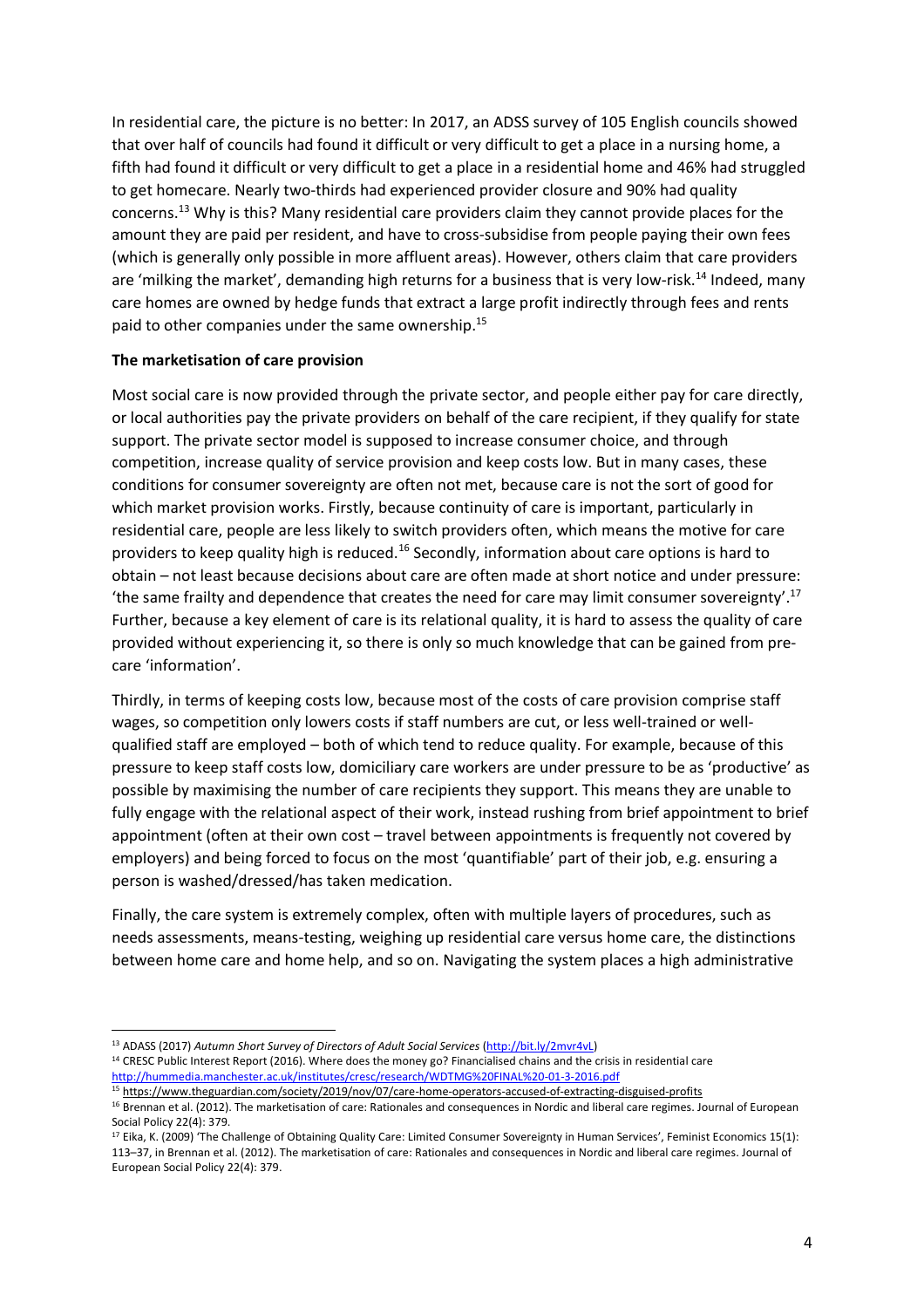burden on recipients of care and their carers, and so those with greater resources and education are able to better make informed decisions about care provision.<sup>18</sup>

# **Unpaid carers**

An inadequate social care system has a huge impact on unpaid carers too (who, as mentioned above, are disproportionately women). Reduced social care services, combined with reduced support for unpaid carers and cuts to other local authority services such as lunch clubs and libraries (which provide information, peer support, and respite), means that unpaid carers are faced with a 'triple jeopardy.'<sup>19</sup>

Further, if people (mainly women) have to drop out of the labour market to fill the gaps in stateprovided care, they also reduce their ability to earn and save for their own care in later life. Carers UK found that over 2.6 million people have given up work at some point to care for loved ones, 2 million have reduced their working hours, and half of carers cited problems with accessing suitable care services as a reason they gave up work or reduced working hours.<sup>20</sup>

#### **Paid care workers**

Care workers are faced with low pay, poor working conditions and negligible career prospects. In 2016 in England, a third of domiciliary care workers had no training in dementia care and a quarter of domiciliary care workers had no training in the administration of medication.<sup>21</sup> The story is similar in care homes: one residential care worker described in a media interview in 2017 how the work was "stressful" and that she got "very little training", adding that because of the low pay and long hours, some people "cut corners".<sup>22</sup> High vacancy rates, and retention issues are widespread, with 48% of care workers leaving within a year of starting.<sup>23</sup> The Communities and Local Government Select Committee reported 'severe challenges in the social care workforce', citing 'low pay not reflecting the amount or importance of the work involved, low status, poor terms and conditions, and lack of training opportunities and career progression' as the roots of the problem.  $24$ These include:

- the median hourly pay for a care worker is £7.40;
- 160,000 to 220,000 care workers in England are paid below the national minimum wage
- 49% of home care workers are on zero-hours contracts, compared with 2.9% of the workforce nationally<sup>25</sup>

Who is doing these roles? As well as being the majority of unpaid carers and care recipients, the majority of the care workforce are women. There is also a high proportion of migrant workers in the care workforce, particularly within lower-paid roles, as well as universal credit claimants referred to

<sup>&</sup>lt;sup>18</sup> Eika, K. (2006) 'The Difficult Quality: Essays on Human Services with Limited Consumer Sovereignty', PhD thesis. Oslo: Department of Economics, University of Oslo, in Brennan et al. (2012). The marketisation of care: Rationales and consequences in Nordic and liberal care regimes. Journal of European Social Policy 22(4): 379.

<sup>19</sup> PSA Commission

<sup>20</sup> [https://www.carersuk.org/images/Facts\\_about\\_Carers\\_2019.pdf](https://www.carersuk.org/images/Facts_about_Carers_2019.pdf)

<sup>&</sup>lt;sup>21</sup> Skills for Care (2018). The state of the adult social care sector and workforce in England 2018, quoted in WBG 2018 Social Care briefing <sup>22</sup> Independent (2017). Nearly half UK care home workers leave within a year, finds report

[https://www.independent.co.uk/news/uk/home-news/care-home-workers-half-leave-jobs-within-year-staffing-levels-problem-report](https://www.independent.co.uk/news/uk/home-news/care-home-workers-half-leave-jobs-within-year-staffing-levels-problem-report-communities-and-local-a7658281.html)[communities-and-local-a7658281.html](https://www.independent.co.uk/news/uk/home-news/care-home-workers-half-leave-jobs-within-year-staffing-levels-problem-report-communities-and-local-a7658281.html)

<sup>23</sup> Communities and Local Government Select Committee (March 2017) Adult Social Care (http://bit.ly/2jsjaCa)

<sup>24</sup> Communities and Local Government Select Committee (March 2017) Adult Social Care (http://bit.ly/2jsjaCa), quoted in WBG 2018 Social Care briefing

<sup>25</sup> Communities and Local Government Select Committee (March 2017) Adult Social Care (http://bit.ly/2jsjaCa)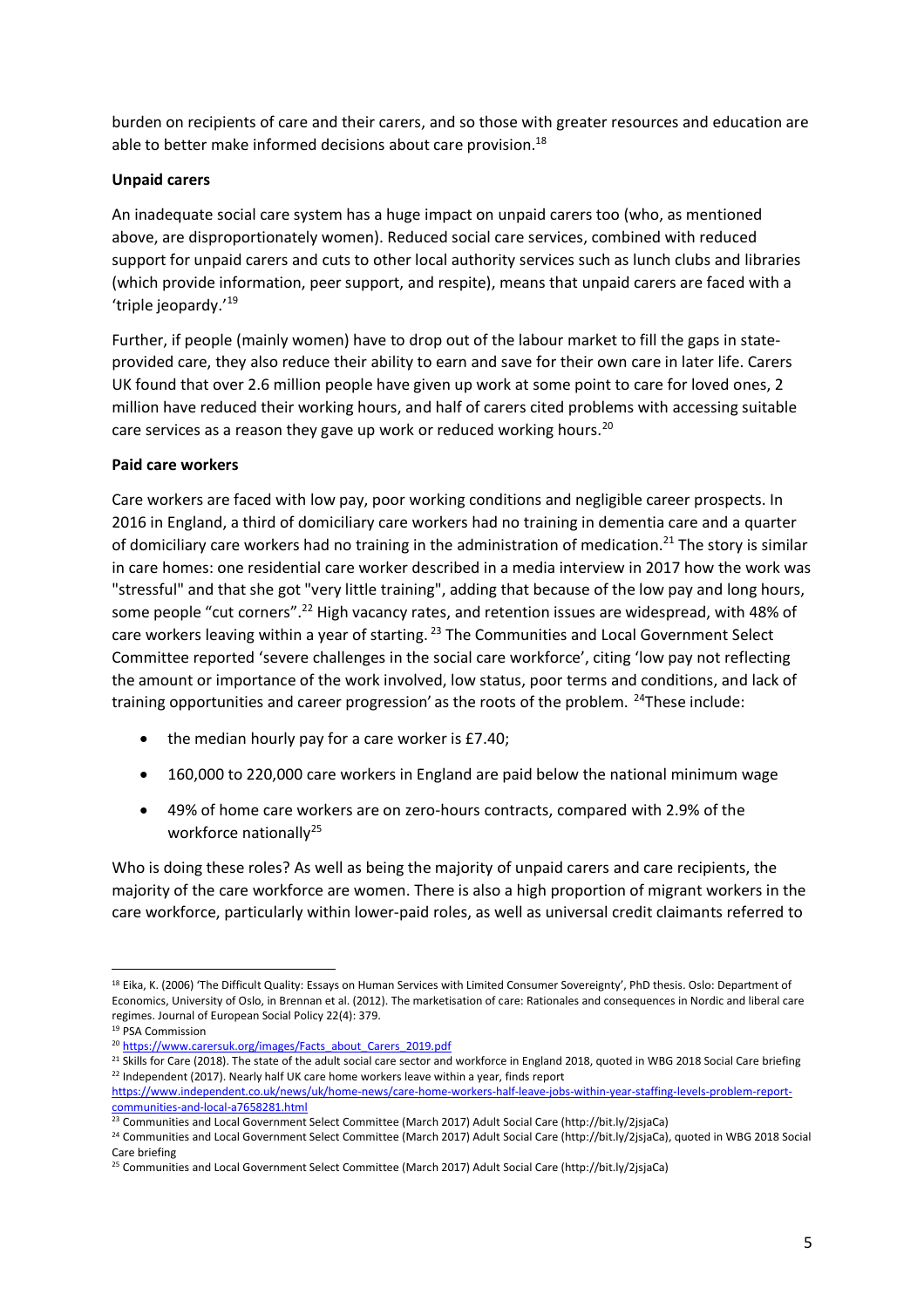care employment vacancies. If migration flows are stemmed following Brexit, recruitment and retention within the care sector will become even harder.

The lack of a commitment to meeting everybody's care needs in public policy is striking. While many people with care needs are forced to rely on unpaid care (mainly performed by women, as discussed previously), many people with care needs simply find their needs are not met at all. 30% of older people in England with care needs receive little or no help, 37.5% receive unpaid care from family or friends, 21% receive local authority support and 21.5% pay for care themselves.<sup>26</sup> This lack of political commitment to meeting everyone's needs, combined with the reality that there *are* people (most often marginalised people, including migrants) prepared to take care jobs despite such poor pay and conditions, mean that the current situation lurches on. However, the recruitment and retention crisis, as outlined above, particularly in the light of Brexit, means that we cannot rely on the supply of people prepared to do care work under such conditions.

# **Knock-on effects on other public services**

The insufficient nature of the care system means that other services, particularly the NHS, are put under extra strain. The lack of a functioning social care system results in preventable hospital admissions, increased A&E traffic, and patients unable to be discharged from hospital even when they no longer require medical treatment, because they don't have the support to go home.<sup>27</sup>

Research by Age UK in 2018 showed that these 'delayed discharges', due to a lack of adequate social care, cost the NHS £550 per minute (£290 million a year). <sup>28</sup>

# **Lack of political will**

Given that things are so bad, why have things not changed? Theresa May's 'cap and floor' proposals were received very poorly by the public, dubbed the 'dementia tax', and quickly abandoned. Boris Johnson has pledged to 'fix the crisis in social care once and for all', but there has been no sign of any proposals emerging yet – although this may well change soon after the time of writing, when manifesto pledges ahead of the December 2019 general election are announced.<sup>29</sup> Indeed, the crisis in social care, most acute in England and Wales, is not a new phenomenon – so how have we got to this point? Why hasn't it been sorted yet?

The PSA Commission on Care put forward four reasons for the lack of progress on social care:

- 1. **Too big to tackle.** Providing good quality care for all who need it is seen as expensive. Indeed, the estimated £7bn per year it would cost to introduce a universal free personal care system across the UK is not a negligible amount, but as Helen Buckingham, the director of strategy at the Nuffield Trust thinktank, argues, this £7bn a year is a fraction of the NHS budget, which is due to hit £148.5bn by 2023-24.<sup>30</sup>
- 2. **Someone will step in**. The assumption is that if the state doesn't provide support, needs will be picked up and covered as best they can by someone who is not a paid carer (most often a woman).

<sup>26</sup> <https://www.bbc.co.uk/news/health-49796898>

<sup>27</sup> PSA Commission

<sup>28</sup> [https://www.ageuk.org.uk/latest-press/articles/2018/july-2018/new-analysis-shows-number-of-older-people-with-unmet-care-needs](https://www.ageuk.org.uk/latest-press/articles/2018/july-2018/new-analysis-shows-number-of-older-people-with-unmet-care-needs-soars-to-record-high/)[soars-to-record-high/](https://www.ageuk.org.uk/latest-press/articles/2018/july-2018/new-analysis-shows-number-of-older-people-with-unmet-care-needs-soars-to-record-high/)

<sup>29</sup> <https://www.theguardian.com/uk-news/2019/aug/01/promising-to-fix-social-care-could-cost-boris-johnson-dearly>

<sup>30</sup> <https://www.theguardian.com/uk-news/2019/aug/01/promising-to-fix-social-care-could-cost-boris-johnson-dearly>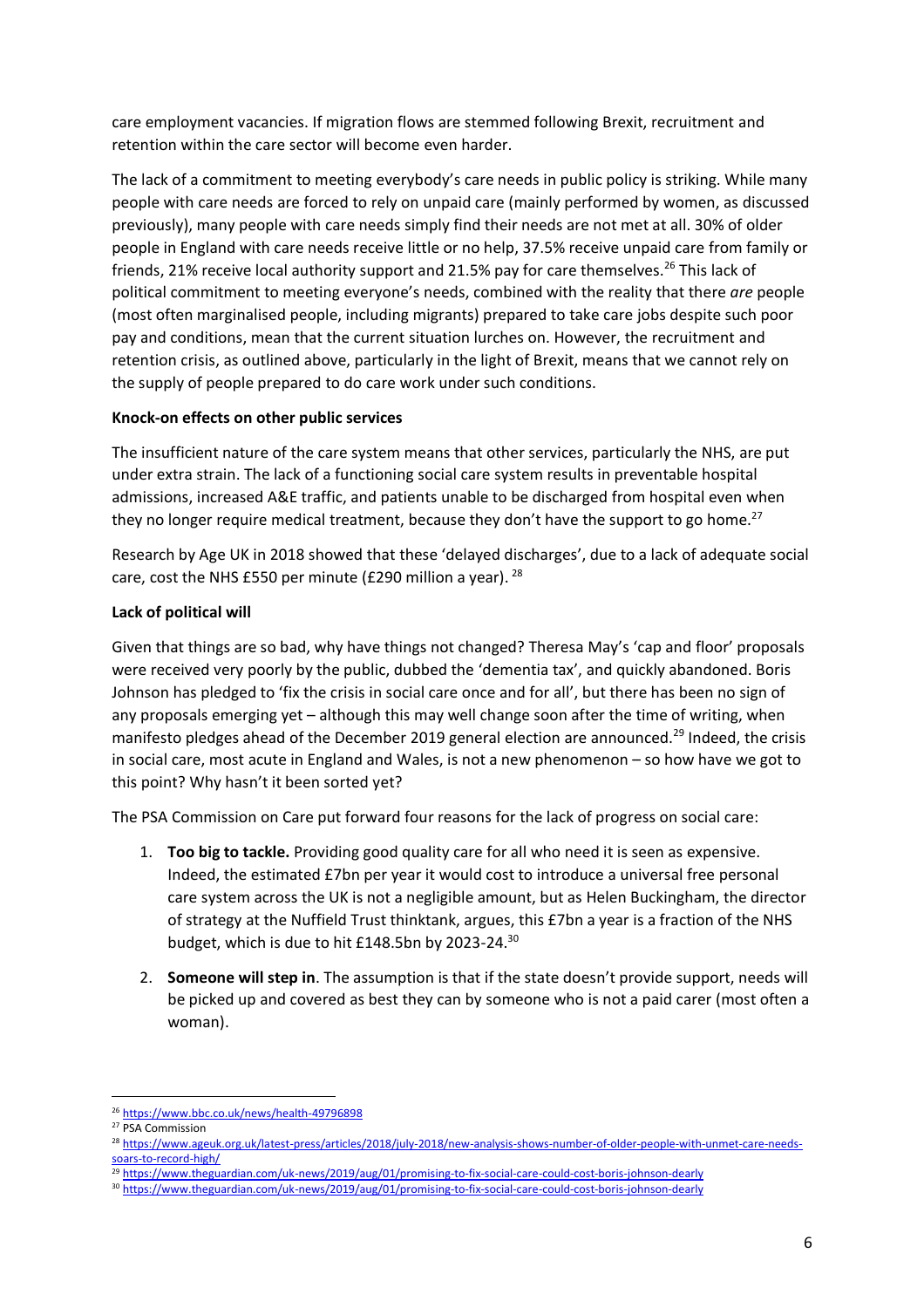- 3. **Older people's and carers' lives are not valued**. There is a lack of concern about, and value placed on, the lives of older people and carers.
- 4. **Anyone can care**. Because it's assumed that 'anyone can care', means that caring is regarded as low status and unskilled work, which doesn't require training, professional development, or career progression.

# **2. Building a gender-equal economy: a new care system**

It's clear that a new approach is desperately needed. Sue Himmelweit outlines principles on which a new social care system should be based.<sup>31</sup> A social care system should:

- **Redefine its mission** in positive terms: to enable everyone to be able to choose to do, as far as possible, what others can do unaided.
- **Invest the resources necessary** to provide the care infrastructure to fulfil that mission both now and in the future.
- **Create good working conditions**, professional standards and a public service ethos in the care profession, so that both men and women are proud to work in it.
- **Enable unpaid care** to be freely given, without limiting other opportunities for those providing it or putting unfair demands on particular individuals to do so.
- **Enable democratic**, not just market, **choice** of the forms of care to invest in for the future.

# **3. Recommendations**

The UK government should:

- **Establish a National Care Service** on equal footing to the NHS, funded by general taxation. This service would guarantee the provision of care to all those whose capabilities are currently restricted. The service would be free at the point of delivery, and ensure that everyday care, as well as crisis care, was provided. It would be a publicly guaranteed and provided service, which would make use of the best of local non-profit organisations' innovation and expertise.
- **Develop** minimum, enforced **standards** coupled with a diversity of provision
- **Incorporate the voices** of care recipients and providers into policy-making and the shaping of services through a co-production model
- **Invest in the social care workforce, treating this as part of social infrastructure,** matching resources to needs (with an awareness that these are locality-based and will be constantly changing), and **reform the national accounting system** so that this spending is recorded as investment (as opposed to being recorded as current expenditure)
- **Professionalise the care workforce**, improving its status, the working conditions and pay in paid care, and implementing training programmes and developing career paths, so that care workers are proud to be care workers
- **Increase support for unpaid carers, on the assumption that the norm for workers is to have some care responsibilities**, acknowledging that paid care will always work in tandem

<sup>&</sup>lt;sup>31</sup> Transforming Care